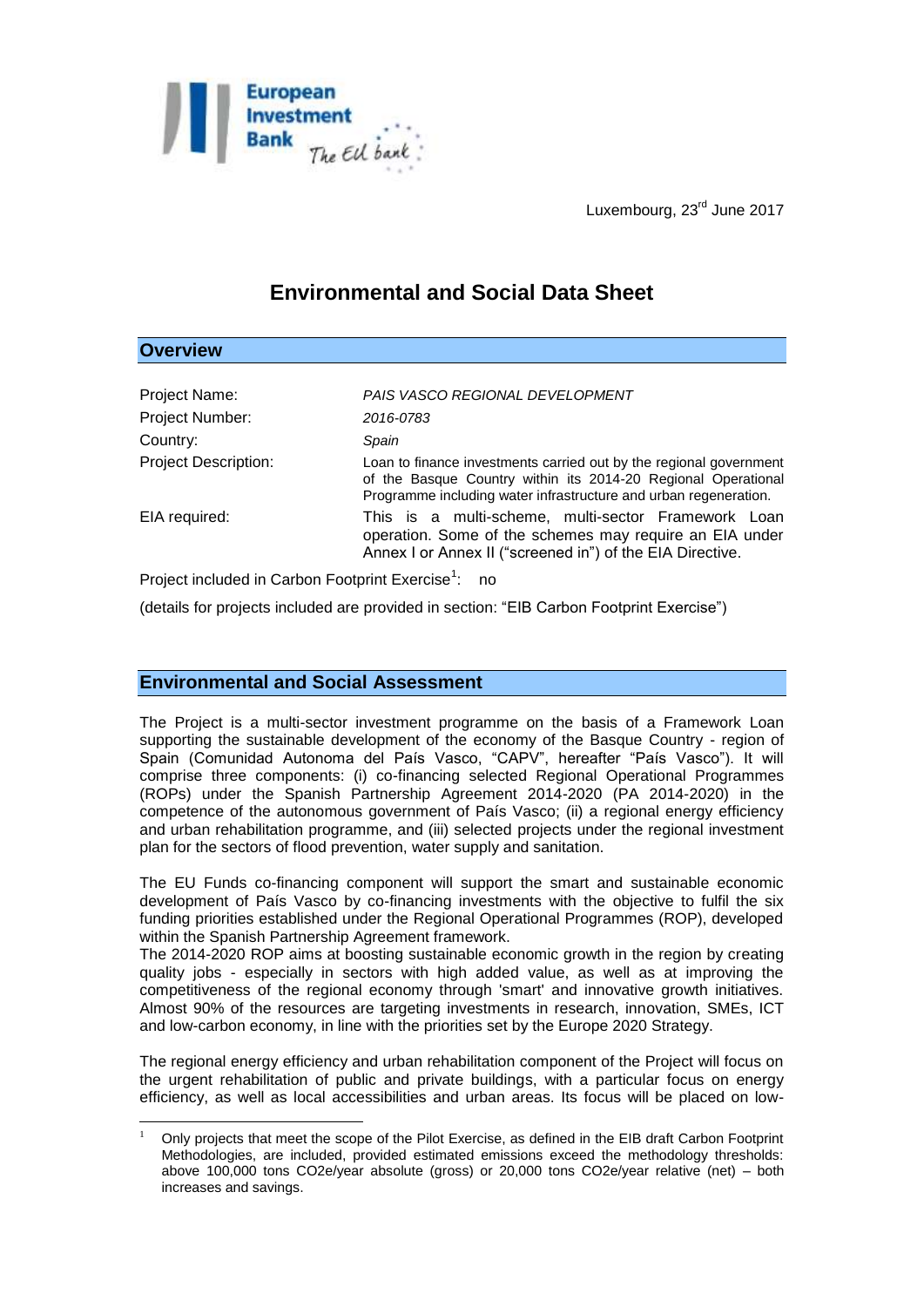

Luxembourg, 23<sup>rd</sup> June 2017 income older neighbourhoods in need of urban improvements and energy efficiency interventions.

The project component related to flood prevention, water supply and sanitation will cover investments included in the 2016-2020 Investment Program of the Agencia Vasca del Agua, aimed to comply with the three River Basin Management Plans in the Region and facing the challenges: (i) flood prevention in the most vulnerable areas supporting the Climate Change Strategy of the Basque Country, (ii) sustainable water supply in a climate change context, and (iii) eradication of untreated waste water discharge in water courses.

The Operational Programme FEDER 2014-2020 was subject to Strategic Environmental Assessment (SEA) in line with the SEA Directive 2001/42/EC, and the relevant non-technical summary (NTS) has been provided to the Bank. The Project contributes to the environmental objectives of the European Union (2010-2050) related to energy, greenhouse gas emission, air quality, water, and responsible production and consumption. Relevant environmental EU Directives have been transposed into national legislation (SEA Directive, EIA Directive, Birds and Habitats Directive).

País Vasco's main environmental challenges include erosion and desertification, flood risk, high greenhouse gas emissions, and a low level of energy self-sufficiency. These challenges are directly addressed by a number of schemes targeted at promoting climate change adaption, preserving the environment and promoting resource efficiency.

País Vasco is naturally exposed to hydrogeological risks that have been worsening due to climate change with large impacts on the population as well as economic and productive activities. The Flood Directive 2007/60/EC on the assessment and management of flood risks requires Member States to systematically assess the flooding risks of water courses and coast lines, to map the likely flood extent, and to prepare flood risk management plans with adequate and coordinated measures to minimise risk and impact. The operation will make a significant contribution towards avoiding the damages in the most vulnerable areas detected by the risk assessment (ARPSI).

The Operation will make a significant contribution towards the Bank's objective of Climate Change Adaptation, supporting the Climate Change Strategy of the Basque Country to 2050, related to Flooding. The operation will also improve the living conditions of the inhabitants through enhanced water and sanitation services in compliance with the Drinking Water Directive (98/83/EC) and the Urban Waste Water Directive (91/271/EEC as amended by 98/18/EC)

Given the scope of this operation and sectors included, it is likely that some infrastructure schemes fall under the EIA Directive 2014/52/EU, either under Annex I or Annex II. Should any scheme under this FL fall under Annex II and be "screened in" by the Competent Authority or fall under Annex I, the Promoter shall deliver the NTS of EIAs to the Bank, if applicable, before the Bank funds are allocated.

In Pais Vasco,150,000 hectares are protected by Natura 2000. Some of the schemes included in this operation might be located within or in the vicinity of these areas.,The Competent Authority has to provide evidence of compliance with the Habitats (92/43/EEC) and Birds (2009/147/EC) directives (Form A/B or equivalent) before the Bank funds are allocated.

In particular, two of the water investments are located in the Urdaibai Reserve, included in Natura 2000. The Custodian of the natural area has approved the works with the positive